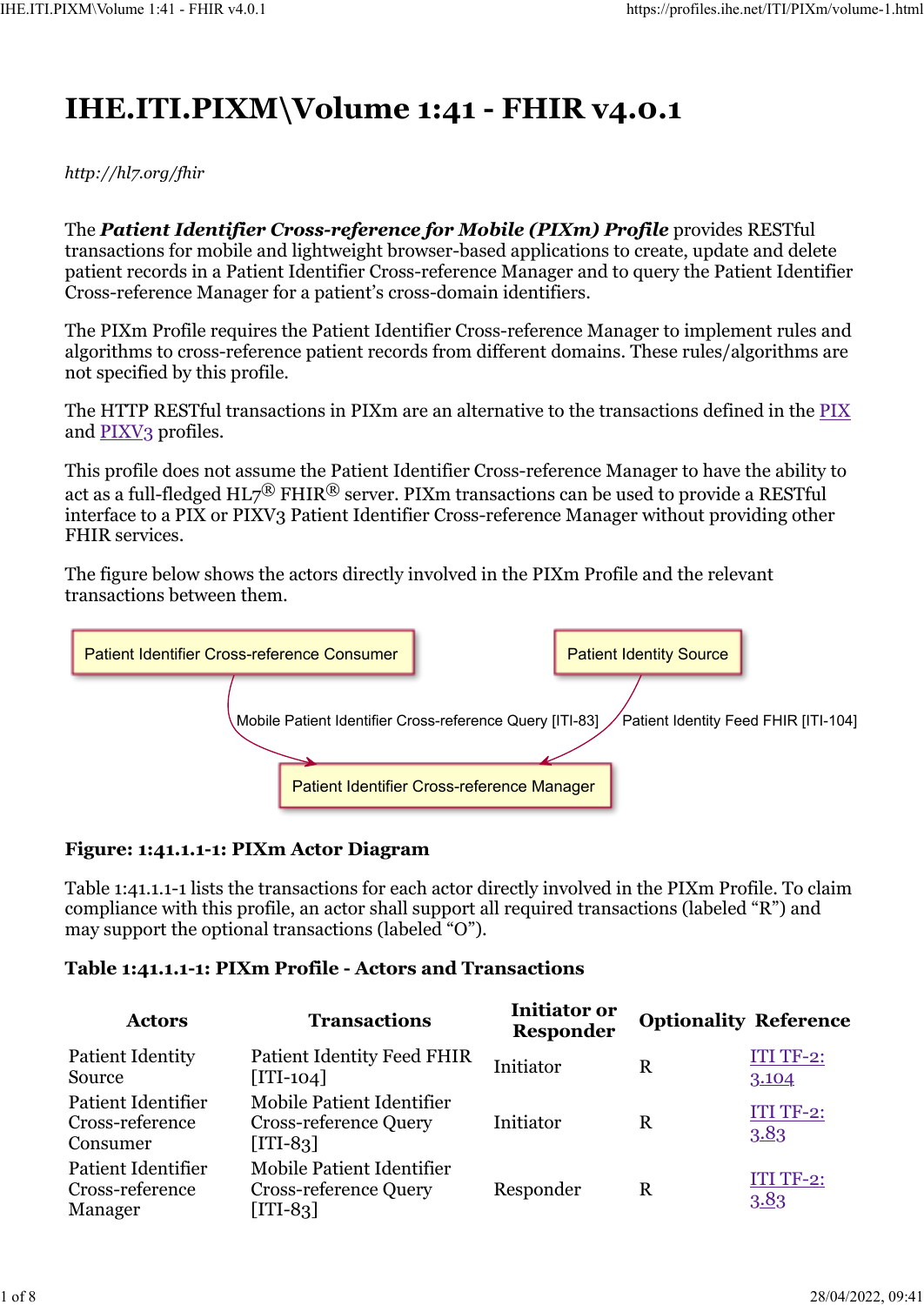| Actors | <b>Transactions</b>                       | Initiator or<br><b>Responder</b> | <b>Optionality Reference</b> |
|--------|-------------------------------------------|----------------------------------|------------------------------|
|        | Patient Identity Feed FHIR<br>$[ITI-104]$ | Responder                        | $ITI TF-2:$<br>3.104         |

Note: The Patient Identity Feed FHIR [\[ITI-104\]](https://profiles.ihe.net/ITI/PIXm/ITI-104.html) and the Mobile Patient Identifier Cross-reference Query [\[ITI-83\]](https://profiles.ihe.net/ITI/PIXm/ITI-83.html) transactions defined in this profile correspond to the transactions used in the [PIX](https://profiles.ihe.net/ITI/TF/Volume1/ch-5.html) and [PIXV3](https://profiles.ihe.net/ITI/TF/Volume1/ch-23.html) Profiles (ITI TF-1: 5 and 23) and provide similar functionality.

## **1:41.1.1.1 Patient Identity Source**

The Patient Identity Source is the producer and publisher of patient identity data.

The following CapabilityStatements define the Actor capabilities

• [Patient Identity Source](https://profiles.ihe.net/ITI/PIXm/CapabilityStatement-IHE.PIXm.Source.html)

For a given Patient Identifier Domain there shall be one and only one Patient Identity Source Actor, but a given Patient Identity Source may serve more than one Patient Identifier Domain.

## **1:41.1.1.2 Patient Identifier Cross-reference Consumer**

The Patient Identifier Cross-reference Consumer queries the patient ID lists from the Patient Identifier Cross-reference Manager.

The following CapabilityStatements define the Actor capabilities

• [Patient Identifier Cross-reference Consumer](https://profiles.ihe.net/ITI/PIXm/CapabilityStatement-IHE.PIXm.Consumer.html)

## **1:41.1.1.3 Patient Identifier Cross-reference Manager**

The Patient Identifier Cross-reference Manager manages patient identity data from different domains and cross-references patient identity data from different domains for the same patient.

The following CapabilityStatements define the Actor capabilities

• [Patient Identifier Cross-reference Manager](https://profiles.ihe.net/ITI/PIXm/CapabilityStatement-IHE.PIXm.Manager.html) to the specific requirements of [ITI-83](https://profiles.ihe.net/ITI/PIXm/ITI-83.html) and expected actions and Patient Resource constraints of [ITI-104.](https://profiles.ihe.net/ITI/PIXm/ITI-104.html)

## **1:41.2 PIXm Actor Options**

Options that may be selected for each actor in this profile, if any, are listed in the Table 1:41.2-1. Dependencies between options when applicable are specified in notes.

## **Table 1:41.2-1: PIXm Actors and Options**

| Actor                                                             | <b>Option Name Reference</b> |          |
|-------------------------------------------------------------------|------------------------------|----------|
| <b>Patient Identity Source</b>                                    | Remove Patient $1:41.2.1$    |          |
| Patient Identifier Cross-reference Consumer No options defined -- |                              |          |
| Patient Identifier Cross-reference Manager Remove Patient         |                              | 1:41.2.1 |

## **1:41.2.1 Remove Patient**

This option enables environments to implement a Patient Identifier Cross-referencing including the removal of patient identity data in an interoperable manner.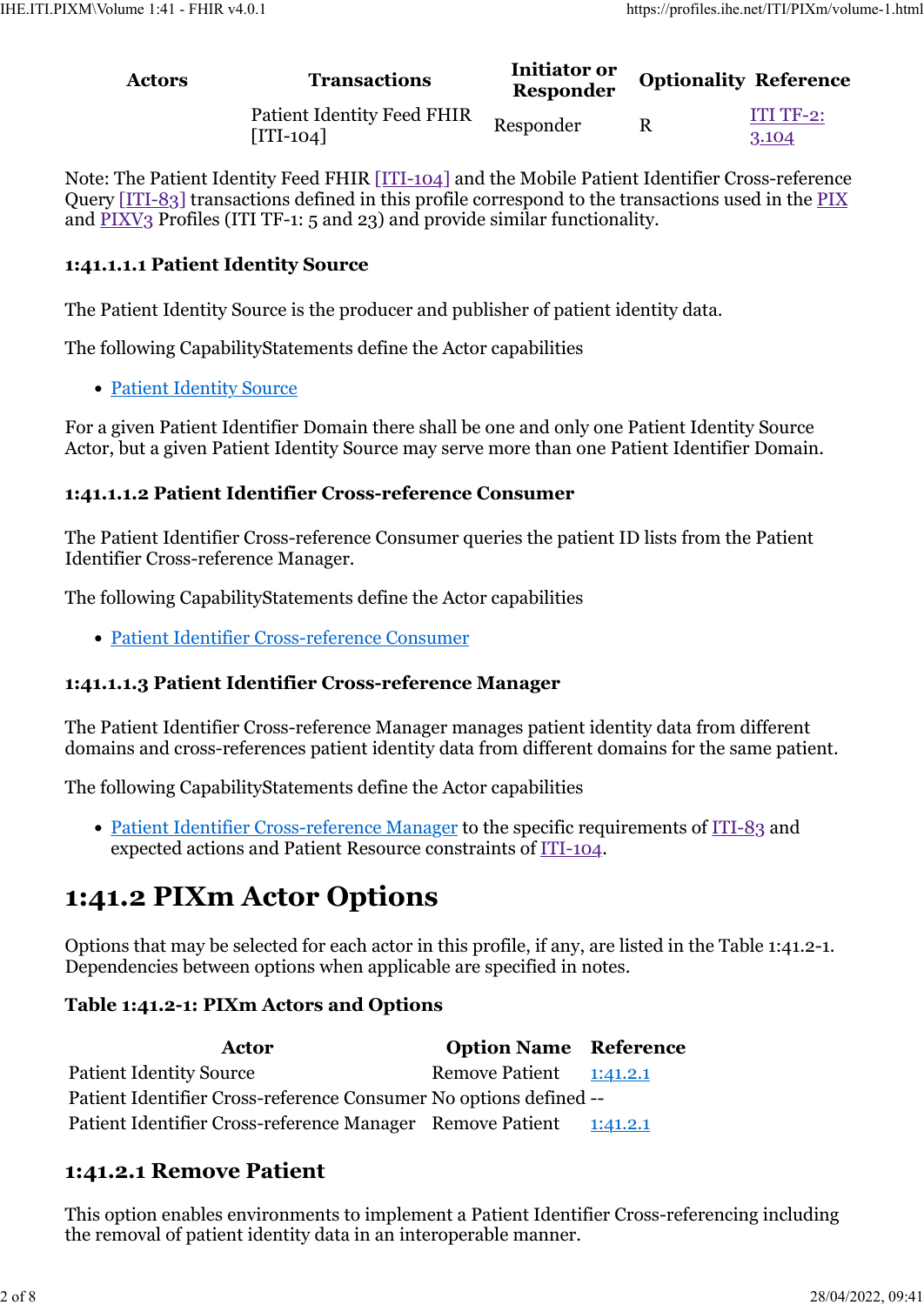A Patient Identity Source that supports this option shall implement the Patient Identity Feed FHIR [ITI- 104] Remove Patient message defined in [ITI TF-2: 3.104.4.3.](https://profiles.ihe.net/ITI/PIXm/ITI-104.html#2310443-remove-patient)

A Patient Identifier Cross-reference Manager that supports this option shall implement the Patient Identity Feed FHIR [ITI- 104] Remove Patient message defined in [ITI TF-2: 3.104.4.3.](https://profiles.ihe.net/ITI/PIXm/ITI-104.html#2310443-remove-patient)

A Patient Identifier Cross-reference Manager that supports this option shall claim the support of the Patient Identity Feed FHIR [ITI-104] Remove Patient message in the actors [Capability](https://profiles.ihe.net/ITI/PIXm/CapabilityStatement-IHE.PIXm.Manager.html) [Statement.](https://profiles.ihe.net/ITI/PIXm/CapabilityStatement-IHE.PIXm.Manager.html)

# **1:41.3 PIXm Required Actor Groupings**

## **Table 1:41.3-1: PIXm - Required Actor Groupings**

| <b>PIXm Actor</b>                                   | Actor to be grouped Reference<br>with | <b>Content Bindings</b><br><b>Reference</b> |
|-----------------------------------------------------|---------------------------------------|---------------------------------------------|
| <b>Patient Identity Source</b>                      | None                                  |                                             |
| Patient Identifier Cross-reference None<br>Consumer |                                       | --                                          |
| Patient Identifier Cross-reference None<br>Manager  |                                       | --                                          |

## **1:41.4 PIXm Overview**

The *Patient Identifier Cross-referencing for mobile Profile (PIXm)* is intended to be used by lightweight applications and mobile devices present in a broad range of healthcare enterprises (hospital, a clinic, a physician office, etc.).

It provides RESTful interfaces for Patient Identity Source actors to feed, update and delete patient identity data as FHIR patient resources managed by the Patient Identifier Cross-reference Manager actor, a cross-reference query of patient identifiers from multiple Patient Identifier Domains assigned to the same patient person by the Patient Identifier Cross-reference Manager.

## **1:41.4.1 Concepts**

This profile uses RESTful transaction and FHIR patient resources for the Patient Identity Feed FHIR [ITI-104] and Mobile Patient Identifier Cross-reference Query [ITI-83] transactions performed by the Patient Identifier Cross-reference Source and Manager actors.

The Patient Identifier Cross-reference Manager will cross-reference the patient identity data from the different domains when it receives Patient Identity Feed FHIR [ITI-104] transactions, but it may also provide other triggers (e.g., manual linking or unlinking in case when the rules and algorithms go wrong).

This profile does not specify the rules and algorithm applied by the Patient Identifier Crossreference Manager actor to cross-reference the patient identity data from different domains.

The requirements on Patient Identifier Domain as defined for the [PIX profile](https://profiles.ihe.net/ITI/TF/Volume1/ch-5.html) apply also for this profile. See [ITI TF-1 Figure 5-1](https://profiles.ihe.net/ITI/TF/Volume1/ch-5.html) and accompanying text.

This profile does not address issues related to building "golden records" or verified patient identity data. Patient Identifier Cross-reference Managers may add business functionality to support "golden records" or verified patient identity data and register them with the Patient Identifier Cross-reference Manager patient domain / assigning authority.

This profile does not define a new transaction for publishing the supported elements, codes and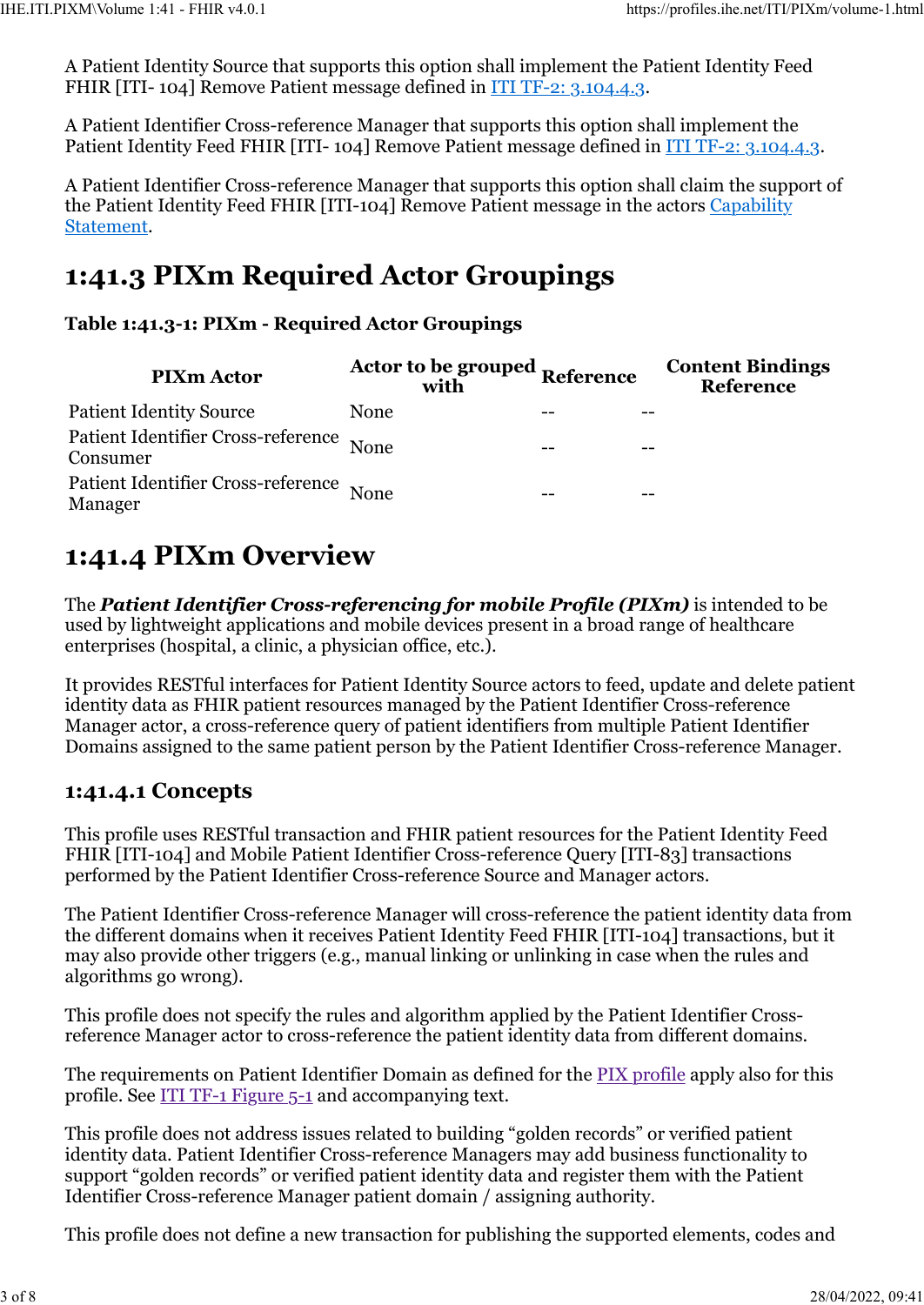constraints. This profile requires the Patient Identifier Cross-reference Manager to publish the supported elements, codes and constraints it has implemented to support its cross-referencing as part of a FHIR CapabilityStatement.

## **1:41.4.2 Use Cases**

This section contains informative use-cases, and is not exhaustive.

## **1:41.4.2.1 Multiple Identifier Domains within a Single Enterprise**

This use-case has two Patient Identifier Domains

- 1. Intensive Care domain
- 2. Main Hospital domain

| Intensive Care domain |            | <b>Main Hospital domain</b> |     |                |
|-----------------------|------------|-----------------------------|-----|----------------|
| $MC-123$<br>Alice     |            |                             | 007 | Alice          |
|                       |            |                             | 098 | <b>Bob</b>     |
| MC-234                | <b>Bob</b> |                             | 111 | <b>Charlie</b> |
| MC-345                | Charlie    |                             | 112 | <b>Charles</b> |

### **Figure 1:41.4.2.1-1 : Use-case 1 example Patient Identity Domains**

#### **1:41.4.2.1.1 Use Case Description**

A clinician in the Intensive Care Unit at General Hospital is reviewing a patient chart on the Intensive Care information system and wishes to review or monitor the patient's glucose level, which is included in a laboratory report stored in the hospital's main laboratory system. The Intensive Care system needs to map its own patient ID, which it generates internally, to the patient's medical record number (MRN), which is generated from the hospital's main patient registration system and is used as the patient identity by the laboratory system. In this case the Intensive Care system is essentially in a different identifier domain than the rest of the hospital since it has its own notion of patient identity.

In this scenario, the hospital's main patient registration system (acting as a Patient Identity Source) would provide a Patient Identity Feed **[01]** (using the patient's MRN as the identifier) to the Patient Identifier Cross-reference Manager. Similarly, the Intensive Care system would also provide a Patient Identity Feed **[03]** to the Patient Identifier Cross-reference Manager using the internally generated patient ID as the patient identifier and providing its own unique identifier domain identifier.

When the Patient Identifier Cross-reference Manager receives the Patient Identity Feed transactions, it performs its internal logic **[02]** and **[04]** to determine which patient identifiers can be cross referenced as representing the same patient person based on the information included in the Feed transactions it has received. The cross-referencing process (algorithm, human decisions, etc.) is performed within the Patient Identifier Cross-reference Manager and is outside the scope of IHE.

The Intensive Care system wants to get lab information associated with a patient that the Intensive Care system knows as patient  $ID = MC$ -123. Using its own patient  $ID = MC$ -123. requests that PIXm Manager return the patient's ID in the Main Hospital domain **[05]**. Having previously cross-referenced this patient with a patient known by medical record number (e.g., 007) in the Main Hospital Domain **[04]**, the PIXm Manager returns that identifier for the patient. The Intensive Care system is now able to request laboratory results via [MHD](https://profiles.ihe.net/ITI/TF/Volume1/ch-33.html) **[06]**, using the Patient Identifier in the Main Hospital Domain. The lab system finds lab documents and returns them to the Intensive Care system.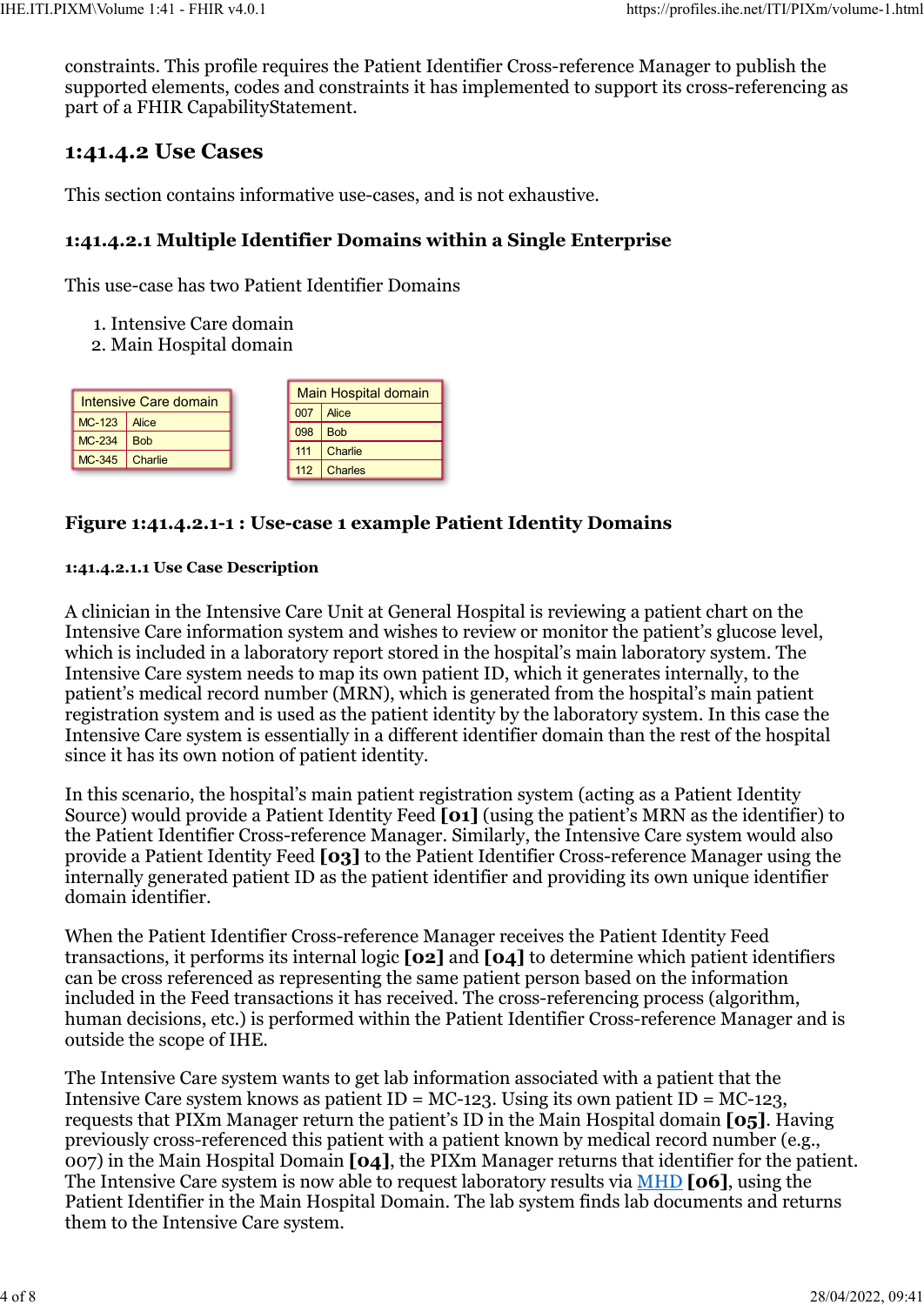#### **1:41.4.2.1.2 Process Flow**



### **Figure 1:41.4.2.1.2-1 : Multiple ID Domains Process Flow**

*Note: The transactions shown with dotted lines are not part of this profile and included for illustration purposes only.*

### **1:41.4.2.2 Update patient identity data in Multiple Identifier Domains**

This use-case shows the PIXm process when an existing patient has updates to her identifying attributes (identifiers, demographics, contacts, etc).

#### **1:41.4.2.2.1 Use Case Description**

The Main Hospital patient registration system initially added a patient's identity data to the Patient Identity Cross-reference Manager when the patient first entered the hospital for treatment **[01]**.

During a subsequent visit, the registration system detects that the patient's demographic data should be updated to reflect changes in contact data. The Main Hospital registration system sends na update message to the Patient Identifier Cross-reference Manager using the Mobile Patient Identity Feed [ITI-104] transaction **[07]**.

When the Patient Identifier Cross-reference Manager receives the Patient Identity Feed transaction, it updates the identity information for the patient. Depending on whether its internal logic uses contact data **[08]**, the update may trigger the PIXm Manager to cross-reference in order to determine which patient identifiers of other identifier domains represent the same person person.

#### **1:41.4.2.2.2 Process Flow**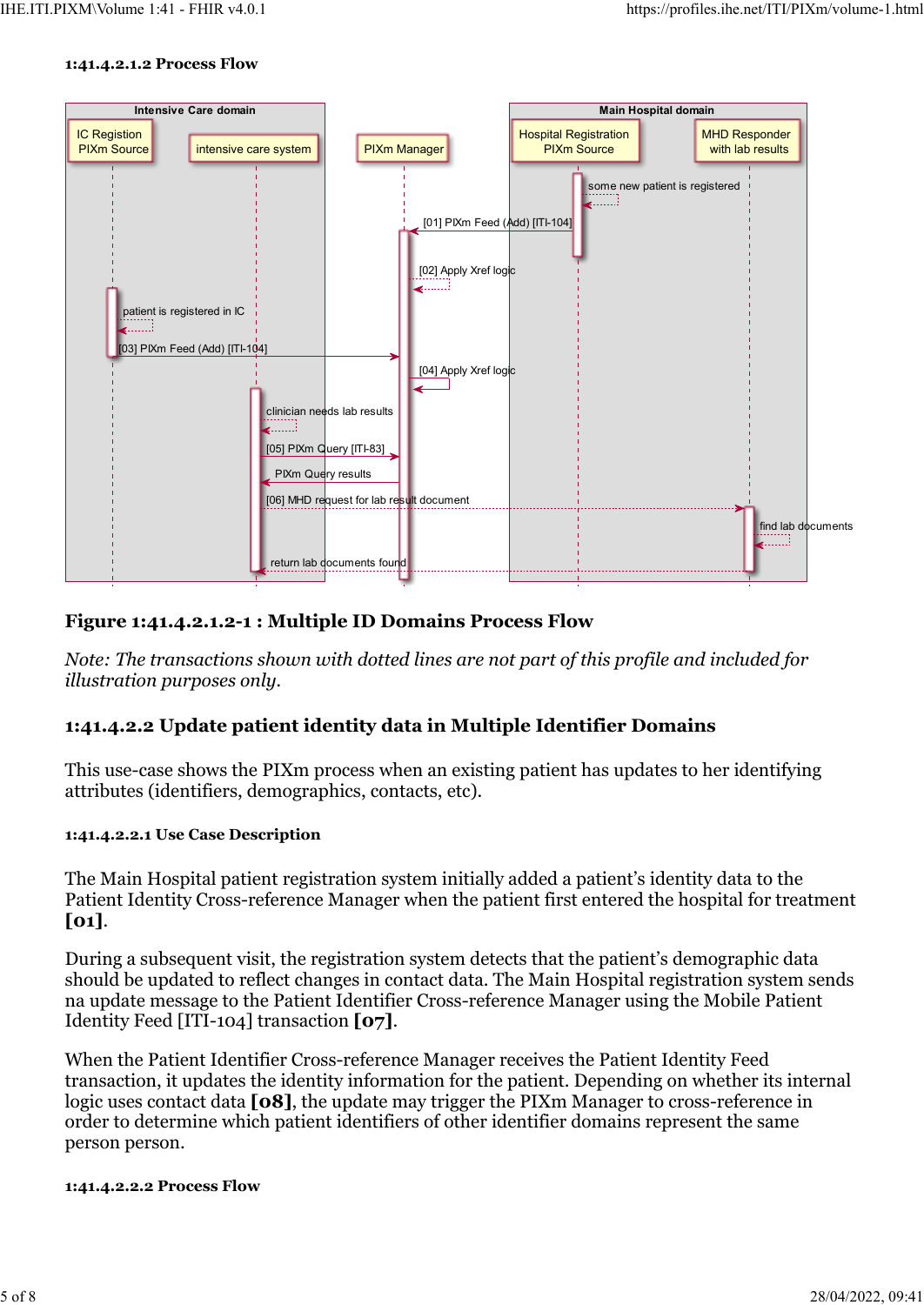

### **Figure 1:41.4.2.2.2-1 : Update patient identity data in Multiple ID Domains Process Flow**

*Note: The transactions shown with dotted lines are not part of this profile and included for illustration purposes only.*

## **1:41.4.2.3 Resolve duplicate patient identity data in Multiple Identifier Domains**

When a Source determines that two patient identities exist for the same person, the Source merges/links the identities (and data), and then notifies the PIXm Manager.

## **1:41.4.2.3.1 Use Case Description**

The Main Hospital patient registration system had initially added patient identity data to the PIXm Manager for both *Charlie* **111 [01]** and *Charles* **112 [01]** to the Patient Identity Crossreference Manager.

After treatment, the registration system detects that *Charles* **112** was previously registered as *Charlie* **111**. For example the *Charles* patient identity created on this episode may have had a typo in name, or different contact data). The registration system marks the *Charles* patient identity data as duplicate, with preference for *Charlie* within the Main Hospital domain.

The registration system sends a Resolve Duplicate message to the Patient Identifier Crossreference Manager using the Mobile Patient Identity Feed [ITI-104] transaction **[09]**. This transaction tells the PIXm Manager that the *Charles* **112** should be subsumed with preference for *Charlie* **111**.

The PIXm Manager can now do further cross-referencing using internal logic **[10]**.

### **1:41.4.2.3.2 Process Flow**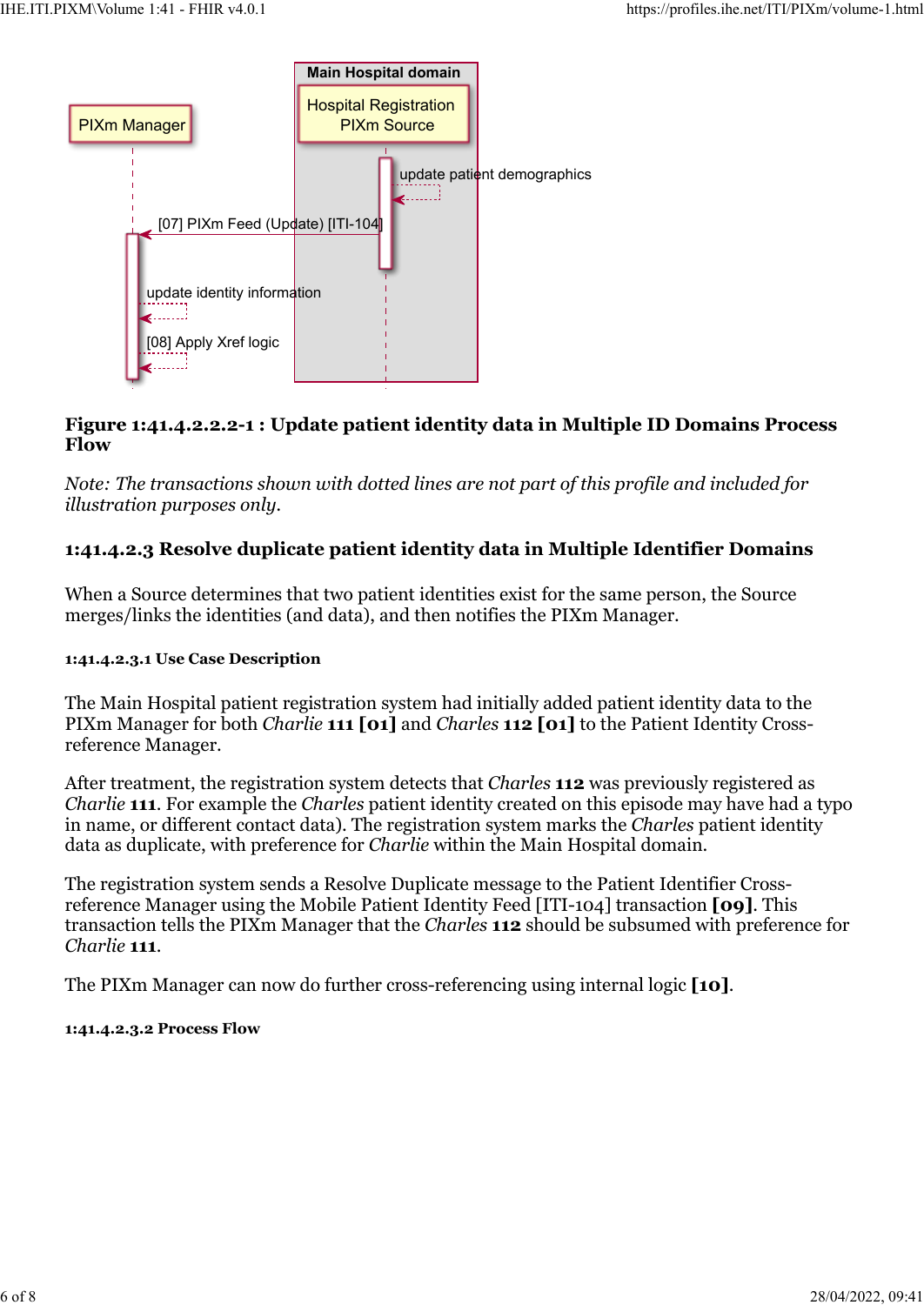

## **Figure 1:41.4.2.3.2-1 : Resolve duplicate patient identity data in Multiple ID Domains Process Flow**

*Note: The transactions shown with dotted lines are not part of this profile and included for illustration purposes only.*

# **1:41.5 PIXm Security Considerations**

The PIXm profile provides query for identity cross-references, and feed of identity with demographics. Thus the transactions carry the risk that an inappropriate client or user queries information that should not be disclosed, or changes information that should not be changed by that client or user.

Actors in PIXm may be grouped with an [Audit Trail and Node Authentication \(ATNA\)](https://profiles.ihe.net/ITI/TF/Volume1/ch-9.html) Secure Node or ATNA Secure Application Actor. This grouping enables the Patient Identifier Crossreference Manager to have policies that only highly trusted systems can communicate and that all changes are recorded in the audit log.

Actors in PIXm may be grouped with an [Internet User Authorization \(IUA\)](https://profiles.ihe.net/ITI/TF/Volume1/ch-34.html) Authorization Client or Resource Server as appropriate; with the [ATNA - STX: HTTPS IUA Option.](https://profiles.ihe.net/ITI/IUA/index.html#9-atna-profile) This grouping will enable more fine grain service side access control and more detailed audit logging. There are additional requirements and functionality enabled through scope definitions that are transaction specific. See the Security Considerations sections of the PIXm-defined transactions for guidance on scope definition when grouped with IUA actors.

Actors are expected to follow the recommendations and requirements found in [ITI TF-2:Appendix](https://profiles.ihe.net/ITI/TF/Volume2/ch-Z.html#z.8-mobile-security-considerations) [Z.8 "Mobile Security Considerations".](https://profiles.ihe.net/ITI/TF/Volume2/ch-Z.html#z.8-mobile-security-considerations)

Actors have requirements in the [ITI-83 Security Considerations Section](https://profiles.ihe.net/ITI/PIXm/ITI-83.html#23835-security-considerations) and [ITI-104 Security](https://profiles.ihe.net/ITI/PIXm/ITI-104.html#231045-security-considerations) [Considerations Section.](https://profiles.ihe.net/ITI/PIXm/ITI-104.html#231045-security-considerations)

## **1:41.6 PIXm Cross Profile Considerations**

## **1:41.6.1 Use with PIX and PIXV3 Profile**

The Patient Identifier Cross-reference Manager from PIXm can be grouped with either PIX or PIXV3 Patient Identifier Cross-reference Consumer and Source to proxy the Mobile Patient Identifier Cross-reference Query [ITI-83] and Patient Identity Feed FHIR [ITI-104] transactions